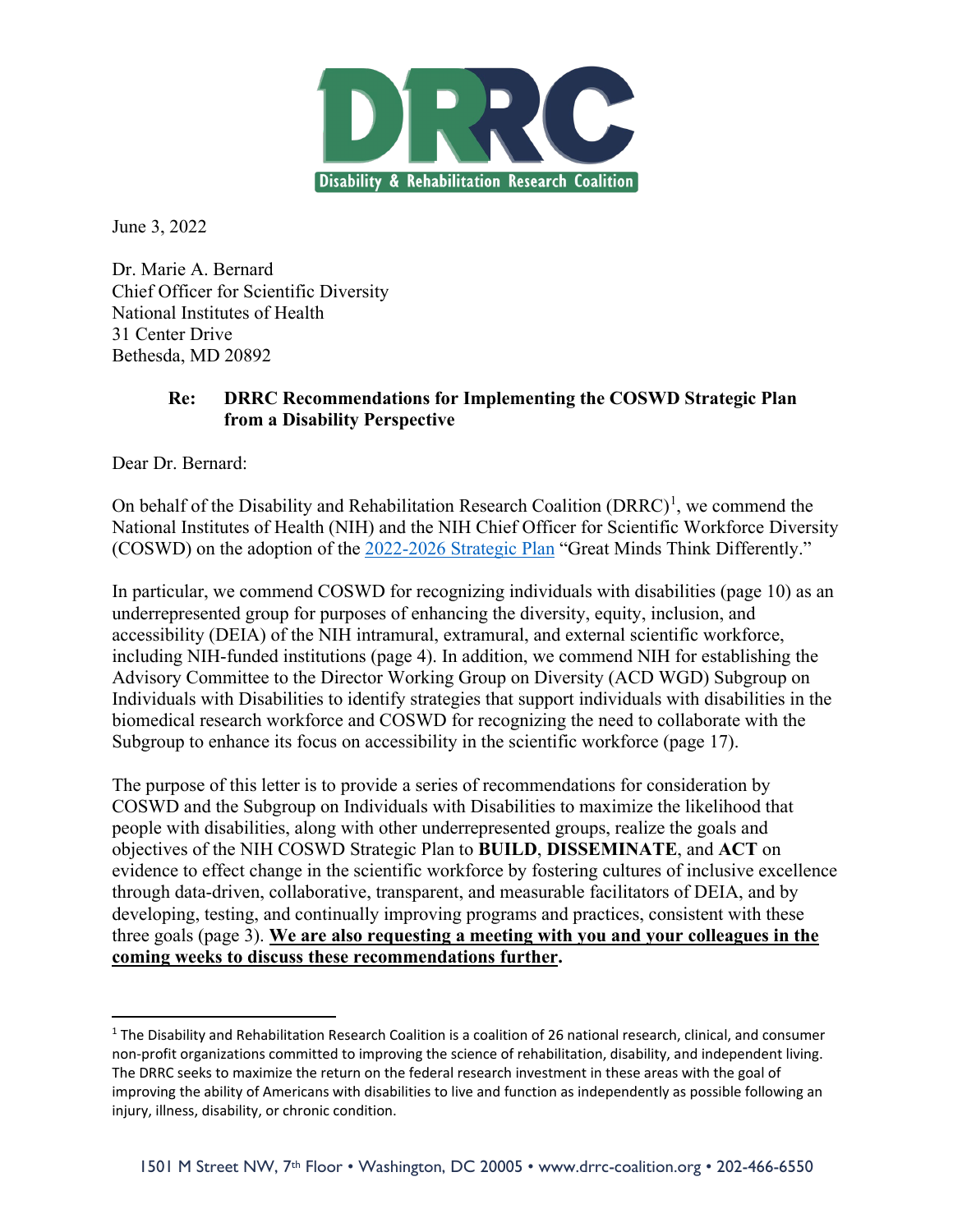Our overall recommendation is that NIH make a concerted effort, directly, through contract, or other arrangement, to:

- Determine the extent to which NIH and COSWD relied on (or failed to rely on) existing disability-related scientific workforce research to accomplish strategic goals and objectives.
- Review the literature on DEIA from a disability perspective to determine whether NIH should support additional research on people with disabilities in the scientific workforce.
- Determine the extent to which existing NIH programs, projects, and activities applicable to NIH intramural, extramural, and external scientific workforce, including NIH-funded institutions, are inclusive of people with disabilities.
- Identify specific barriers and gaps in programming related to the scientific workforce facing people with disabilities.
- Identify stakeholder groups with disability-related experience and expertise with whom to collaborate in order to inform, communicate, and implement evidence-based practices and metrics.
- Identify specific strategies and tactics designed to ensure that people with disabilities are included in DEIA-related NIH programs, projects, and activities (including piloted DEIA programs), including both generic as well as disability-specific initiatives.
- Disaggregate data and establish disability-specific metrics to assess progress in efforts to achieve DEIA outcomes for scientists with disabilities.
- Monitor and adopt accountability strategies that hold individuals and entities accountable for DEIA outcomes for people with disabilities.
- Establish long-term infrastructure across NIH Institutes and Centers to facilitate and sustain progress and change across the areas included in this letter.

Our specific recommendations correspond to the organization of the COSWD Strategic Plan:

- Goal 1: Build the Evidence
- Goal 2: Disseminate the Evidence
- Goal 3: Act on the Evidence

### **GOAL 1: BUILD THE EVIDENCE**

The first goal outlined in the Strategic Plan focuses on building the evidence to enhance DEIA in the NIH workplace by using research insights and NIH as a testbed for innovative scientific programs, including by expanding the knowledge of quality scientific research on scientific workforce DEIA issues; identifying effective DEIA programs and filling the gap in programming, and evaluating piloted DEIA programs to assess program impact (page 5; pages 16-19).

Paragraph 1 (pg. 16): Asserts that COSWD "has stayed abreast of multidisciplinary research on scientific workforce DEIA" and then discusses the COSWD expanding on evidence-based research to contribute to knowledge on scientific workforce DEIA, with a link to the diversity research articles that were referenced.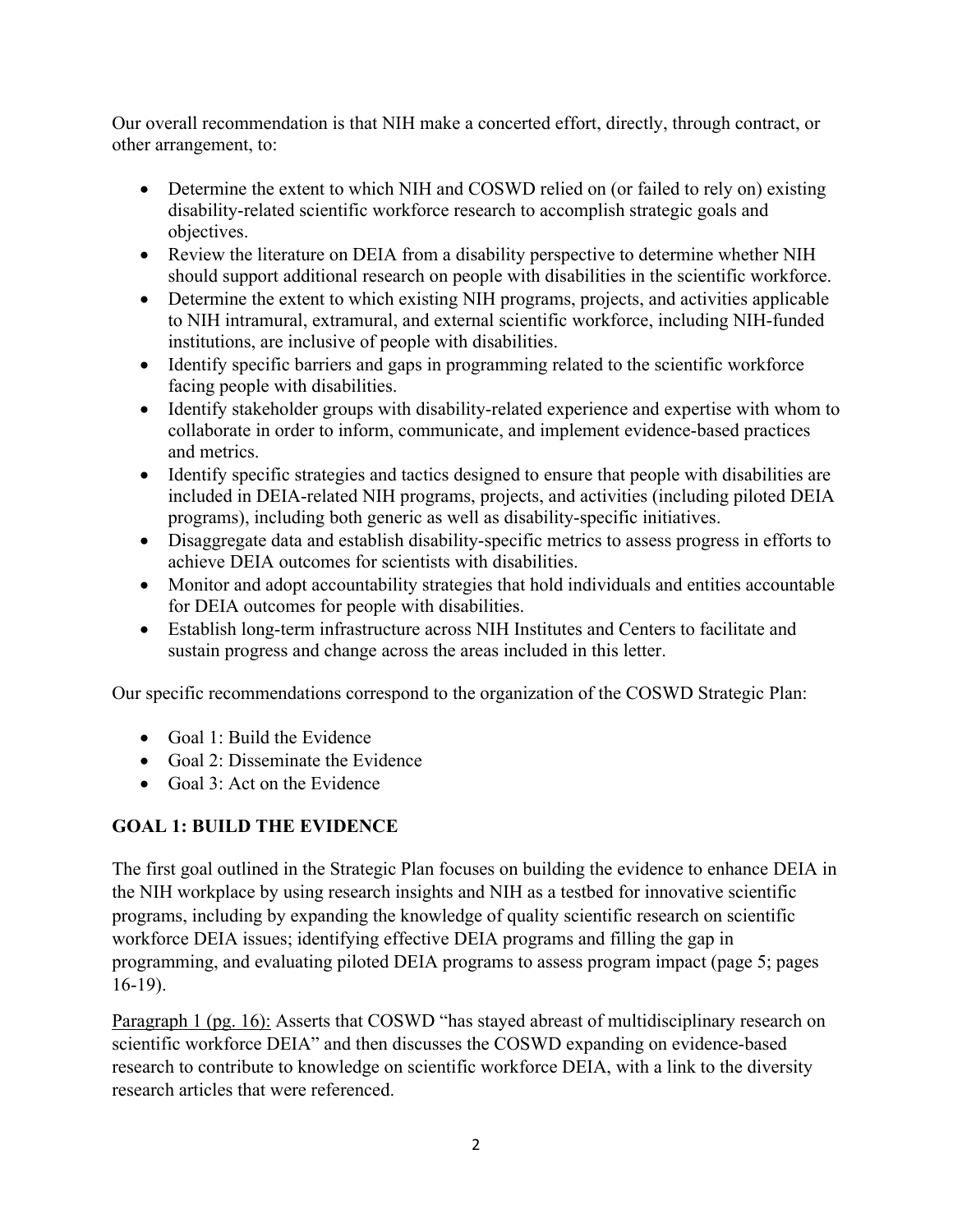- None of the articles referenced in this link specifically address people with disabilities, especially scientists/researchers with disabilities.
- Of the 35 endnotes included in the Strategic plan, only one (footnote 20) specifically includes reference to a disability-related study on the scientific workforce (i.e., funding for researchers with disabilities). [See Swenor BK, Munoz B, and Meeks LM. [A Decade](https://journals.plos.org/plosone/article?id=10.1371/journal.pone.0228686)  [of Decline: Grant Funding for Researchers with Disabilities\]](https://journals.plos.org/plosone/article?id=10.1371/journal.pone.0228686) In addition, footnote 5 includes brief information about disability; footnote 22 references an article about increasing the number of physicians with disabilities; and footnote 25 includes a few mentions of disability. More specifically:
	- $\circ$  In Footnote #20, the article ["Intersectional inequalities in science"](https://www.pnas.org/doi/10.1073/pnas.2113067119) (Kozlowski et al., 2022), was referenced. Disability was only mentioned once in the article, linked to an article titled ["Disabled in academia: to be or not to be, that is the](https://www.cell.com/trends/neurosciences/fulltext/S0166-2236(21)00076-X)  [question"](https://www.cell.com/trends/neurosciences/fulltext/S0166-2236(21)00076-X) (Yerbury and Yerbury, 2021). The latter article was not available for public access but examines what it is like living with a disability and working in academic institutions.
	- o Footnote #22, ["The Science and Value of Diversity: Closing the Gaps in our](https://pubmed.ncbi.nlm.nih.gov/31430380/)  [Understanding of Inclusion and Diversity"](https://pubmed.ncbi.nlm.nih.gov/31430380/) (Swartz et al., 2019) primarily mentions disability when explaining the umbrella term of diversity but does not dive deeper into diversity in science, which is the aim of the article. However, an article referenced in the Swartz article presented valuable information, ["Removing Barriers and Facilitating Access: Increasing the Number of Physicians](https://pubmed.ncbi.nlm.nih.gov/30248081/)  [with Disabilities"](https://pubmed.ncbi.nlm.nih.gov/30248081/) (Meeks et al., 2018).
	- o Footnote #25, ["Advancing Science for the Health of Women: The Trans-NIH](https://orwh.od.nih.gov/sites/orwh/files/docs/ORWH_Strategic_Plan_2019_508C_0.pdf)  [Strategic Plan for Women's Health Research"](https://orwh.od.nih.gov/sites/orwh/files/docs/ORWH_Strategic_Plan_2019_508C_0.pdf) made only a few mentions of disability in the plan but was worth noting as it is an NIH plan that could be expanded upon.
- What steps are planned to add to the knowledge on scientific workforce DEIA issues for people with disabilities?

Paragraph 3 (pg. 16): The [Workplace Climate and Harassment Survey](https://diversity.nih.gov/building-evidence/harassment-survey) (WCHS), which is linked here and elsewhere in the text, reports that people with disabilities (among several other groups) are more likely to be subject to sexual harassment in the workplace.

- Disability-based harassment is the number 1 complaint filed by federal employees with disabilities. [The EEO Status of Workers with Disabilities in the Federal Sector (May 2022)]
- What steps are planned to specifically recognize and address disability harassment in the federal workforce?

Paragraph 6 (pg. 16): The [NIH-wide Implicit Bias online resource](https://diversity.nih.gov/sociocultural-factors/implicit-bias) is linked here and elsewhere in the text.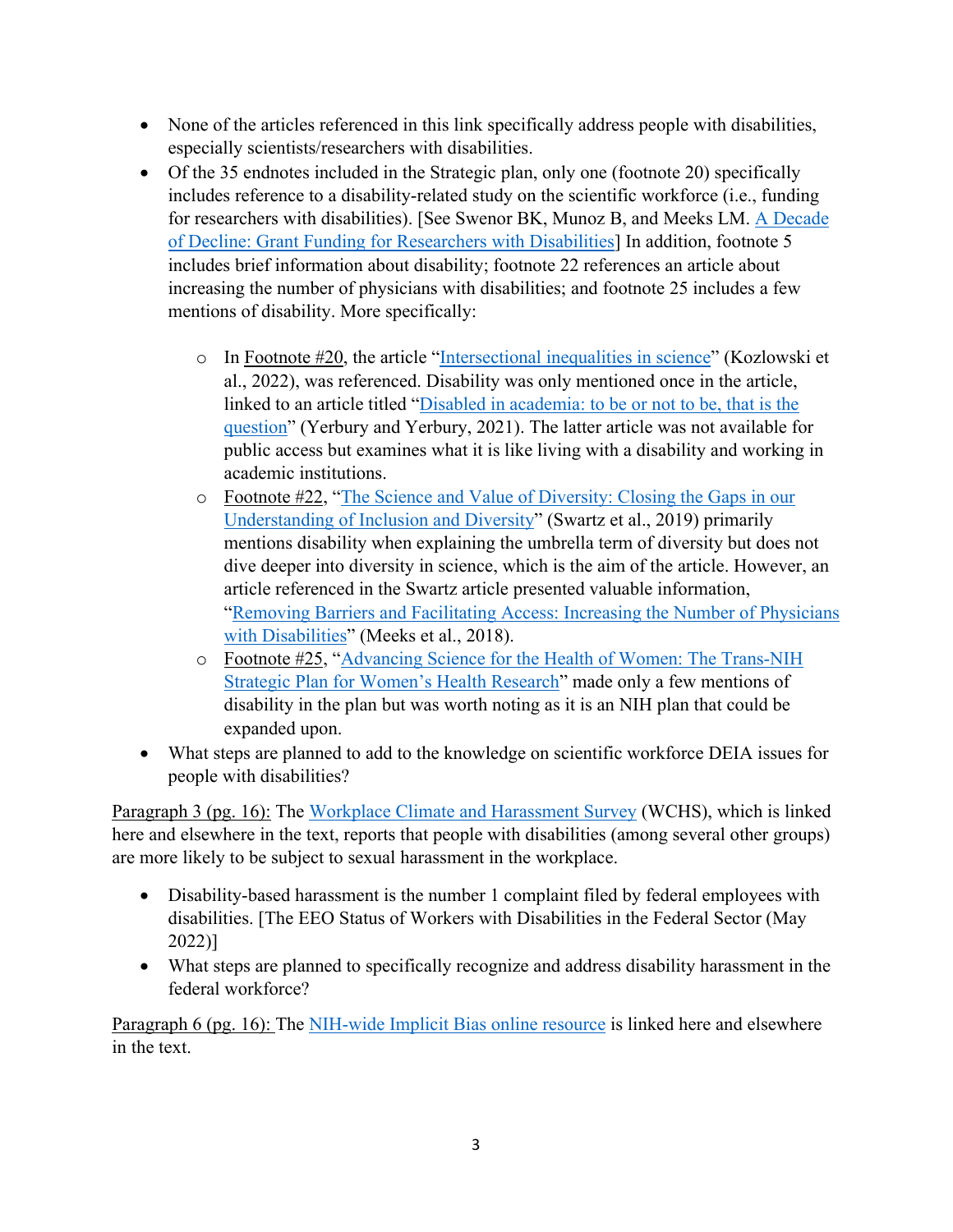- The NIH Implicit Bias Training mentions disability once under the umbrella term of diversity but does not include any specific disability-related scenarios, examples, or data on disability in the scientific workforce of the workforce in general.
- What steps are planned to include disability-specific scenarios, examples, and data in the implicit bias online resource?

Paragraph 7 (pg. 17): Makes reference to the [ACD WGD Subgroup on Individuals with](https://acd.od.nih.gov/working-groups/disabilitiessubgroup.html)  [Disabilities.](https://acd.od.nih.gov/working-groups/disabilitiessubgroup.html)

- How is COSWD collaborating with the Subgroup on Individuals with Disabilities to expand DEIA for scientists with disabilities?
- The Subgroup webpage references strategies, evidence-based practices, and programs that they plan to identify to support scientists with disabilities.
	- o Will these strategies be shared with the public?
	- o What steps have been taken and are planned to include scientists with disabilities in the Subgroup and other Subgroups (to address intersectionality)?

Through Collaborations (pg. 17): This section explains that through collaboration, COSWD will pilot programs that encourage greater inclusion across various workforce settings.

• How does the NIH intend to pilot programs/identify pilot collaborations that are disability-inclusive?

Through Accountability (pg. 17): This section explains that building valuable evidence requires strong research accountability practices and the need to work strategically with collaborators to ensure impactful accountability.

• What strategies and tactics are being planned and implemented to ensure the inclusion of people with disabilities and persons with disability-related expertise in order to ensure accountability of pilot programs for people with disabilities?

Through Evaluation (pg. 17): This section explains that program evaluation data is necessary for assessing the impact of existing programs and new pilot programs.

• What qualitative and/or quantitative data will be collected and analyzed to assess the impact of DEIA interventions for scientists with disabilities? How will COSWD address the issue of disability disclosure (i.e., overcome the administrative, institutional, and professional barriers associated with acknowledging disability)?

### **GOAL 2: DISSEMINATE THE EVIDENCE**

The second goal outlined in the Strategic Plan addresses strategies on disseminating evidence through work with the biomedical scientific community, from trainees to established tenured scientists (page 5 and pages 20-22).

Communicating on DEIA (pg. 20): This section explains that the [NIH Equity Committee](https://diversity.nih.gov/programs-partnerships/nih-equity-committee) was formed as part of efforts to facilitate information sharing.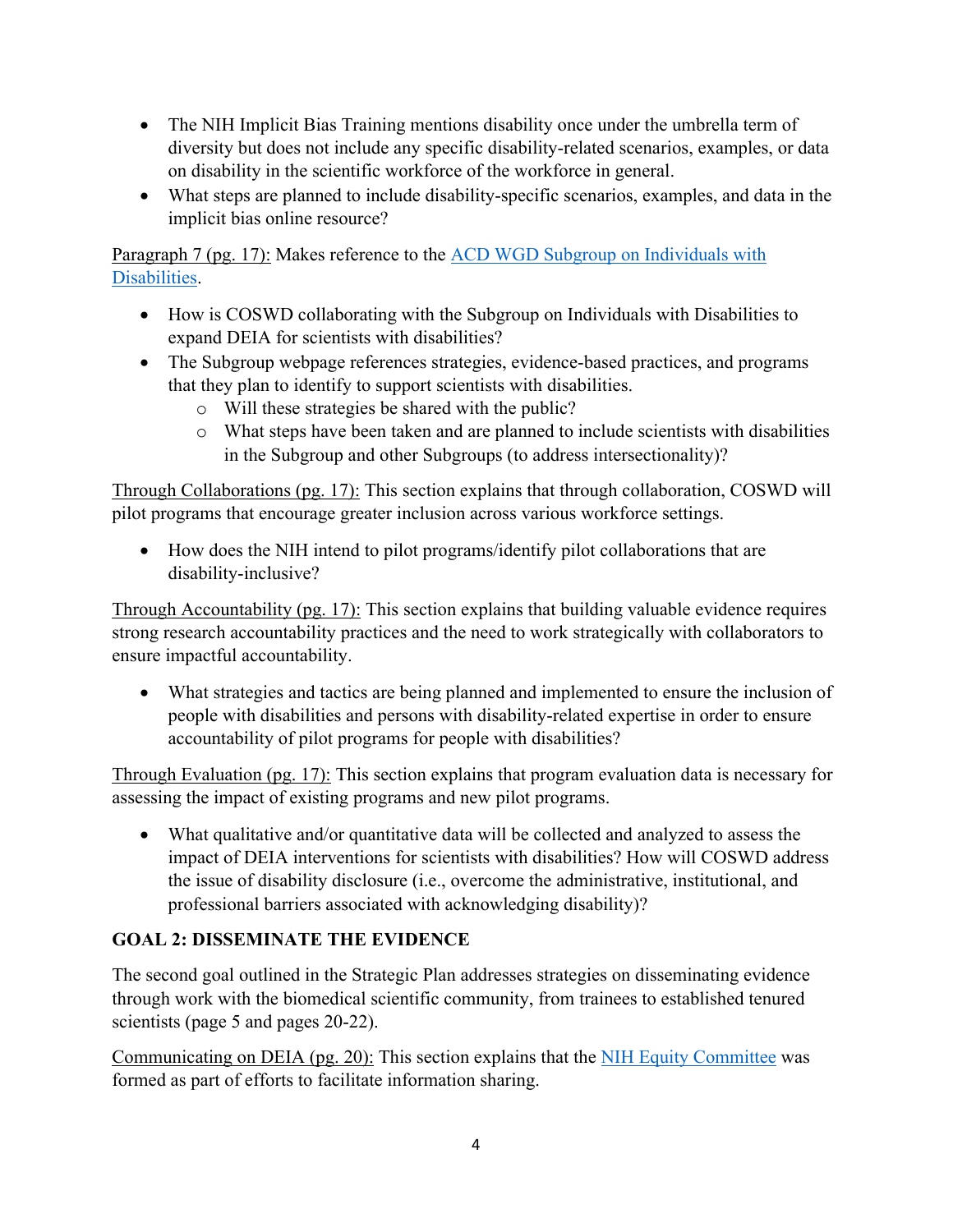- How will this committee work to ensure inclusion of scientists with disabilities?
- The link to the Committee includes information on the [Gender Inequality Task Force,](https://diversity.nih.gov/programs-partnerships/gender-inequality-task-force-report) formed in response to studies on gender inequality in biomedicine. It would be beneficial to the Strategic Plan if a similar Task Force were established in response to underrepresentation of scientists with disabilities in biomedicine.

Paragraph 2 (pg. 20): The Implicit Bias training is referenced again in the Strategic Plan here; it is mentioned that the e-training is being further developed to provide strategies for "creating psychological safety and enhancing employee engagement."

• Since the Implicit Bias training is lacking people with disabilities (See Paragraph 6 under Goal 1, above), this is also an area where inclusion of people with disabilities can be expanded upon.

Paragraph 2 (pg. 20): Discusses the communications plan that will cover DEIA issues through social media, a COSWD blog, scientific reports, and speakers.

- Will the communication plan include targeted efforts directed at researchers with disabilities and organizations representing researchers focused on disability-related research?
- Will these communication plans be accessible so that anyone, including those with a disability, are able to view the various sources with ease?

Disseminating Forward (pg. 20): Discusses responding to stakeholder needs in order to disseminate evidence.

- Who are the stakeholders?
- Does this include stakeholders with disabilities and organizations with disability-related focus?

Through Collaborations (pg. 20): Discusses importance of widely and effectively disseminating evidence via collaboration with internal and external stakeholders and includes reference to the [Scientific Workforce Diversity Seminar Series](https://diversity.nih.gov/science-diversity/swd-seminar-series) on important DEIA topics.

- What are the plans for including persons with disabilities and persons with disabilityrelated expertise among the collaborators?
- What strategies and tactics are being taken to expand and improve disability-specific topics and inclusion of disability perspective in the presentation of generic topics?

Objective 2.1 Tactics (pg. 22): Describes tactic of establishing and hosting forums for more expansive discussion and engagement on specific DEIA efforts. Also, describes forums that have attempted to hire cohorts of scientists to enhance diverse perspectives.

• What strategies and tactics are being planned to include disability-specific efforts (e.g., accessibility of websites, online systems, and mobile apps) and include disabilityspecific implications of generic topics?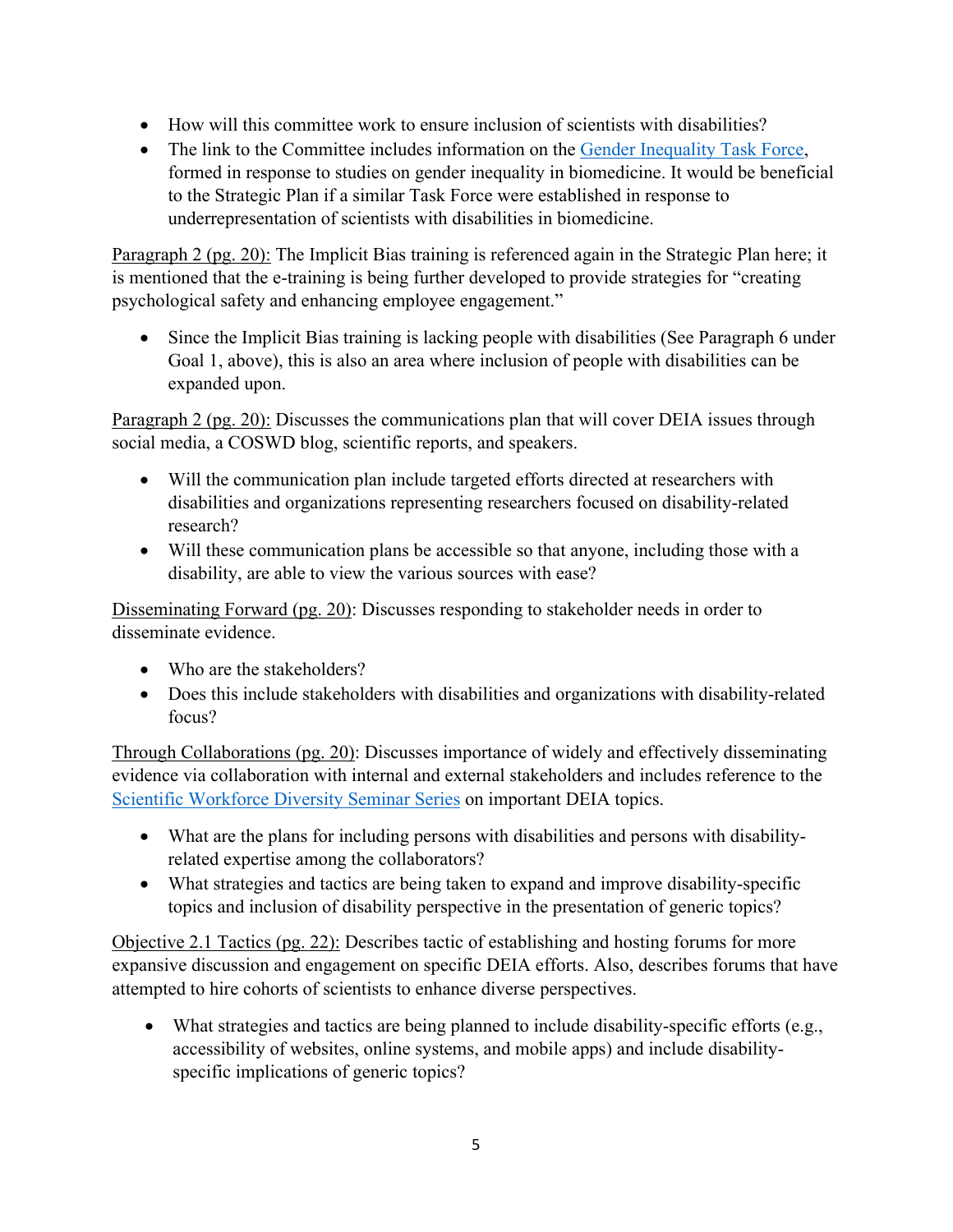• What data has been collected regarding the success in hiring cohorts of scientists with disabilities to enhance diverse perspectives?

# **GOAL 3: ACT ON THE EVIDENCE**

The third goal articulated in the Strategic Plan focuses on acting on the evidence by advancing integrated, institution-wide systems to address bias, equity, mentoring, and work-life issues and describes efforts by COSWD and others to recruit and provide professional development for exceptional scientists, at various stages, with a strong commitment to diversity (page 5 and pages 23-25).

The [COSWD Recruitment Search Protocol](https://diversity.nih.gov/programs-partnerships/recruitment-search-protocol) (pg. 23): Identifies highly qualified, diverse candidates for various scientific positions.

• What strategies and tactics are being planned to identify and ensure the participation of candidates with disabilities?

[Faculty Institutional Recruitment for Sustainable Transformation](https://commonfund.nih.gov/first) (FIRST) (pg. 23): Shows that cluster hiring leads to more diverse, inclusive research environments, with built-in networks increasing retention, improving socialization, and reducing isolation among diverse faculty. In 2021, funding was awarded to six institutions.

- What requirements are included in agreements (contracts, grants, or cooperative agreements) to ensure participation by faculty with disabilities, including criteria in future RFPs?
- Are institutions required to disaggregate data to determine outcomes for faculty with disabilities?

[Distinguished Scholars Program](https://diversity.nih.gov/programs-partnerships/dsp) (pg. 23): Uses a cohort recruitment model to select faculty who have demonstrated a commitment to diversity and inclusion.

- What requirements are included in agreements (contracts, grants, or cooperative agreements) to ensure participation by faculty with disabilities?
- Are institutions required to disaggregate data to determine outcomes for faculty with disabilities?

[Future Research Leaders Conference](https://diversity.nih.gov/programs-partnerships/frlc) (pg. 24): Focuses on attracting and providing career guidance to early-career scientists interested in pursuing careers in NIH's Intramural Research program.

• What efforts have been made to identify and ensure the participation of candidates with disabilities?

[Diversity Program Consortium](https://www.diversityprogramconsortium.org/) (pg.24): Focusing on developing, implementing, assessing, and disseminating innovative, effective approaches to research, training, and mentoring.

• What efforts are being made to ensure that research, training, and mentoring approaches are disability-inclusive?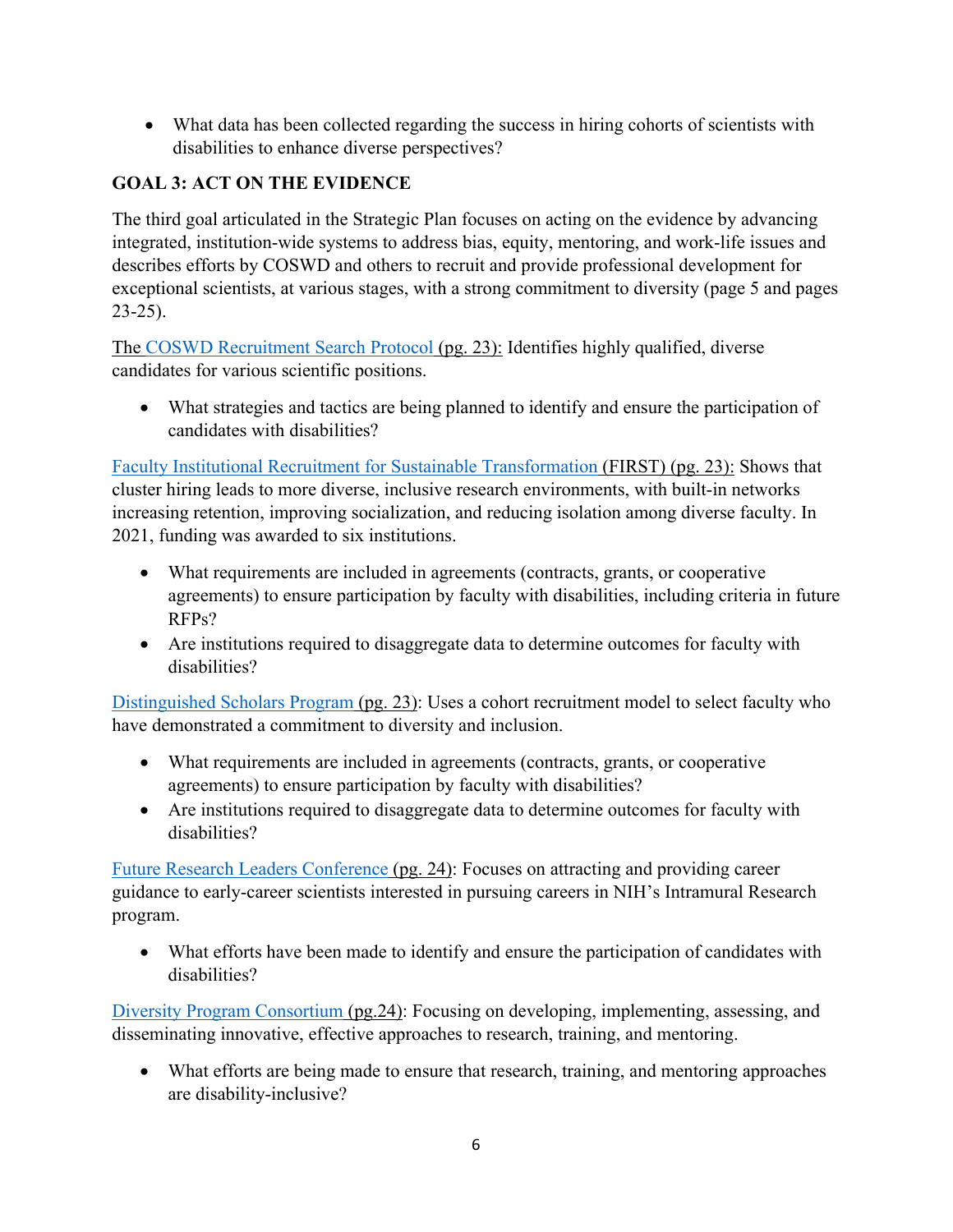Acting Forward (pgs. 24-25): 6 different programs were used as examples of "ongoing NIH DEIA-related funding programs" to address a range of talent life cycle stages.

- Only two of these programs, *[Research Supplements to Promote Diversity in Health-](https://grants.nih.gov/grants/guide/pa-files/PA-21-071.html)[Related Research](https://grants.nih.gov/grants/guide/pa-files/PA-21-071.html) (PA-21-071)* and *[Maximizing Opportunities for Scientific and](https://www.nigms.nih.gov/training/careerdev/Pages/MOSAIC.aspx)  [Academic Independent Careers \(MOSAIC\)](https://www.nigms.nih.gov/training/careerdev/Pages/MOSAIC.aspx)*, actually encourage applications to support researchers with disabilities. How many of these administrative supplements and awards went to people with disabilities? NIH should publicly share annual utilization and expenditure data, disaggregated by Institute, Center, and grantee institution, to help advocates better understand if these efforts are reaching this underrepresented group as intended.
- The NIH encourages applicants with disabilities to apply for Science Education [Partnership Award](https://nihsepa.org/) (SEPA), supports researchers from diverse backgrounds, and suggests education programs for children and adolescents with disabilities. How do these programs address accessibility and inclusion?
- The Artificial Intelligence/Machine Learning Consortium to Advance Health Equity and [Research Diversity \(AIM-AHEAD\)](https://datascience.nih.gov/artificial-intelligence/aim-ahead) does not recognize people with disabilities as an underrepresented and underserved community, but researchers with disabilities clearly have "potential to contribute new expertise, data, recruitment strategies, and cutting-edge science," and to inform the field on the most urgent research questions.
- The National Institute on Minority Health and Health Disparities' (NIMHD) Research [Centers in Minority Institutions \(RCMI\)](https://www.nimhd.nih.gov/programs/extramural/research-centers/rcmi/) program supports specialized research centers in institutions that offer doctoral degrees in the health professions or the sciences related to health. Are any of these Centers focused on disability or rehabilitation research, particularly given the high rates of disability within many minority communities?
- The Transformative Research to Address Health Disparities and Advance Health Equity [Initiative](https://commonfund.nih.gov/healthdisparitiestransformation) requires grantees to develop a proposal that "includes a ground-breaking intervention component and focuses on one or more NIH-designated populations that experience health disparities in the U.S." As the DRRC has noted in the past, people with disabilities are not currently designated as a health disparity population by NIH. One of the recent program grantees is Gallaudet University, so disability research can be funded through this mechanism, but it should be more actively encouraged.

### Through Collaborations (pg. 25):

• Similar to the Collaborations sections under Goals 1 and 2, what strategies and tactics will be adopted to ensure that collaborations toward DEIA program development include people with disabilities?

### Through Accountability (pg. 25):

• Similar to the Accountability sections under Goals 1 and 2, what strategies and tactics will be adopted to ensure the inclusion of people with disabilities, including search committees?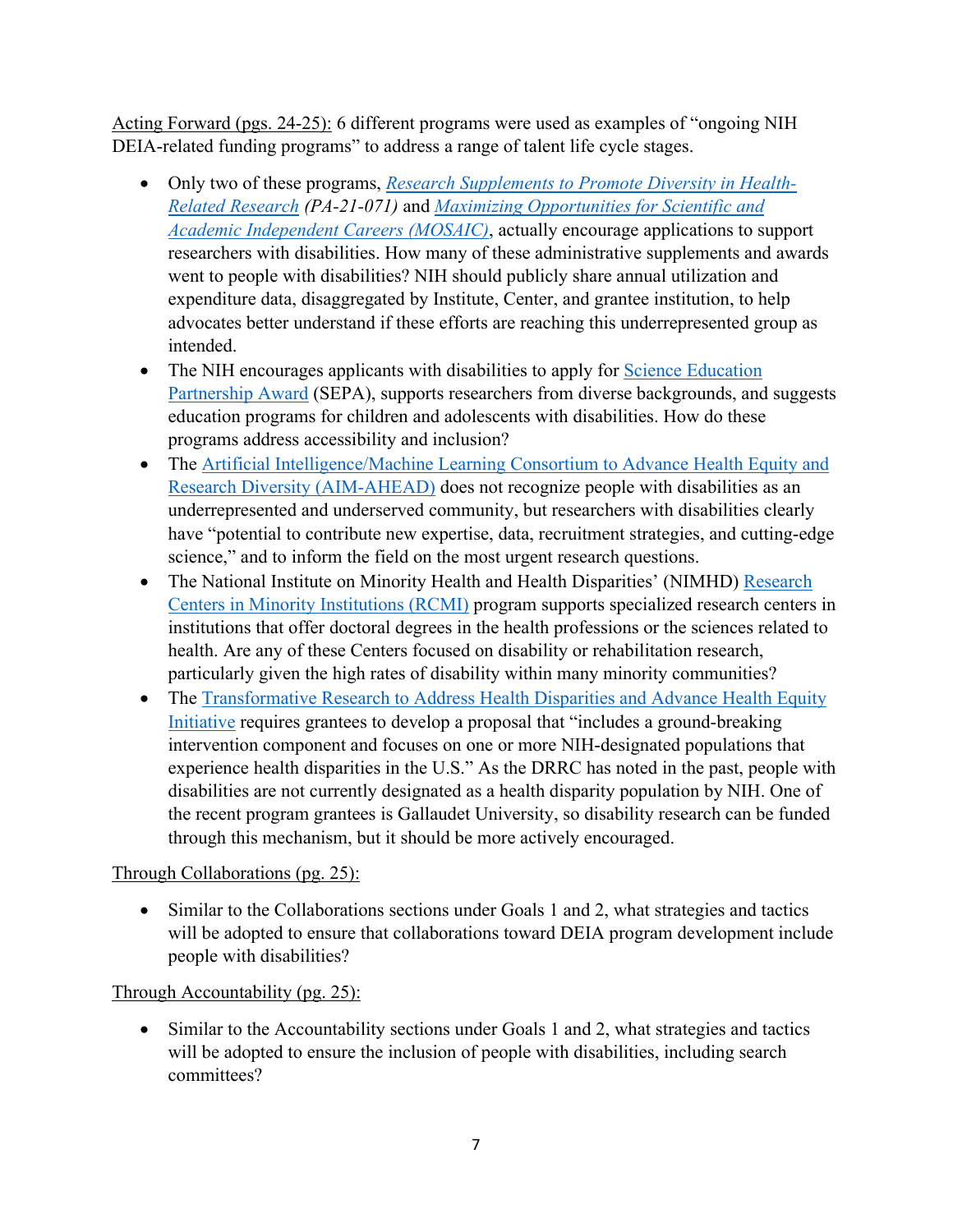• How is progress toward DEIA tracked in the scientific workforce in order to determine progress from a disability perspective?

## **CONCLUSION**

The COSWD Strategic Plan (2022-2026) "Great Minds Think Differently" provides an extraordinary opportunity to facilitate and advance diversity, equity, inclusion, and accessibility for underrepresented groups in the scientific workforce. It is our expectation, that the goals and objectives of the Strategic Plan to BUILD, DISSEMINATE, and ACT on evidence to effect change in the scientific workforce will be inclusive of scientists and researchers with disabilities at the initial design stages (not as after-thoughts) and will achieve positive and sustainable outcomes for scientists and researchers with disabilities, consistent with Executive Order 13985 and Executive Order 14035.

\*\*\*\*\*\*\*\*\*\*\*\*

We appreciate your consideration of these recommendations and NIH's ongoing efforts to advance diversity, equity, inclusion, and accessibility across NIH's Institutes and Centers. We look forward to continuing to engage with NIH on these issues, and hope that these recommendations will help to guide an equitable response to COSWD's charge that includes people with disabilities. We will follow up directly with your office regarding scheduling a meeting to discuss these items. If you have any questions, please contact the DRRC coordinators, Peter Thomas and Joe Nahra, at [Peter.Thomas@PowersLaw.com](mailto:Peter.Thomas@PowersLaw.com) and [Joseph.Nahra@PowersLaw.com,](mailto:Joseph.Nahra@PowersLaw.com) or call 202-466-6550.

Sincerely,

## **The Undersigned Members of the Disability and Rehabilitation Research Coalition Steering Committee**

American Academy of Physical Medicine and Rehabilitation American Congress of Rehabilitation Medicine American Occupational Therapy Association American Physical Therapy Association Association of Academic Physiatrists Brain Injury Association of America National Association of Rehabilitation Research and Training Centers